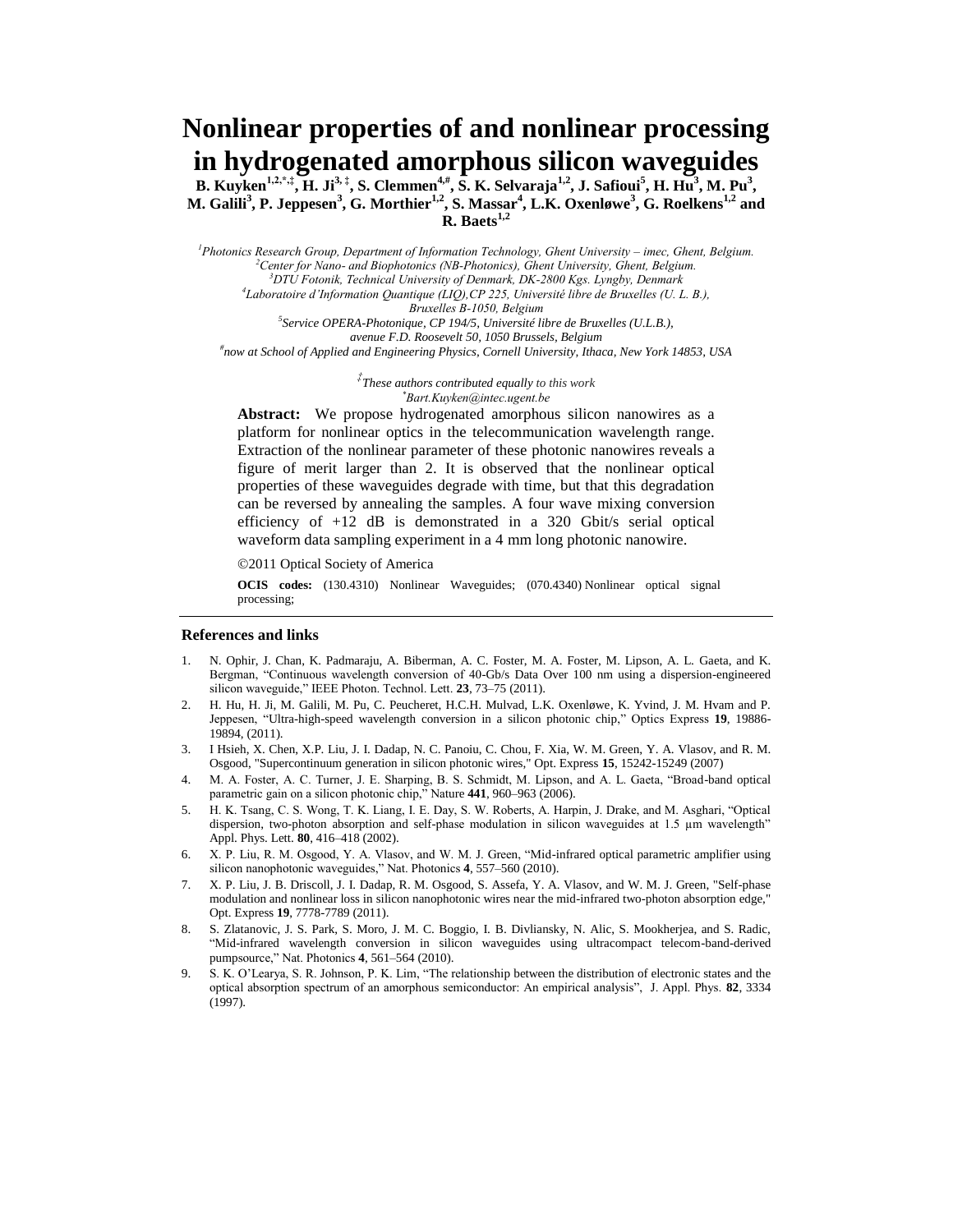- 10. B. Kuyken, S. Clemmen, S. Selvaraja, W. Bogaerts, D. Van Thourhout, Ph. Emplit, S. Massar, G. Roelkens, R. Baets, On-chip parametric amplification with 26.5dB gain at telecommunication wavelengths using CMOScompatible hydrogenated amorphous silicon waveguides, Optics Letters **36**, p.552-554 (2011).
- 11. S. Selvaraja, W. Bogaerts, P. Dumon, D. Van Thourhout, R. Baets, Sub-nanometer linewidth uniformity in silicon nano-photonic waveguide devices using CMOS fabrication technology ,IEEE Journal on Selected Topics in Quantum Electronics **16**, 316 - 324 (2010).
- 12. S. Selvaraja, Erik Sleeckx, Marc Schaekers, W. Bogaerts, D. Van Thourhout, P. Dumon, R. Baets, Low-Loss Amorphous Silicon-On-Insulator Technology for Photonic Integrated Circuitry,Optics Communications **282**, 1767-1770 (2009).
- 13. Y. Shoji, T. Ogasawara, T. Kamei, Y. Sakakibara, S. Suda, K. Kintaka, H. Kawashima, M. Okano, T. Hasama, H. Ishikawa, and M. Mori, "Ultrafast nonlinear effects in hydrogenated amorphous silicon wire waveguide," Opt. Express **18**, 5668–5673 (2010).
- 14. K. Narayanan, and S. F. Preble, "Optical nonlinearities in hydrogenated-amorphous silicon waveguides," Opt. Express **18**, 8998–9005 (2010).
- 15. H. K. Tsang, R. V. Penty, I. H. White, R. S. Grant, W. Sibbett, J. B. D. Soole, H. P. Leblanc, N. C. Andreadakis, R. Bhat, and M. A. Koza, "two-photon absorption and self-phase modulation in InGaAsP/InP multiquantumwell wave-guides," J. Appl. Phys. **70**, 3992–3994 (1991).
- 16. G. P. Agrawal, Nonlinear Fiber Optics (Academic, San Diego, 2001) .
- 17. C. Koos, L. Jacome, C. Poulton, J. Leuthold, and W. Freude, "Nonlinear silicon-oninsulator waveguides for alloptical signal processing," Opt. Express **15**, 5976–5990 (2007).
- 18. H. Ji, M. Pu, M. Galili, L. K. Oxenløwe and P. Jeppesen, "Silicon based ultrafast all-optical waveform sampling," Conference of SPIE Europe Photonics Europe 2010, 7728-6, Brussels, Belgium, April (2010).
- 19. H. Ji, L.K. Oxenlowe, M. Galili, K. Rottwitt, P. Jeppesen, L. Gruner-Nielsen , "Fiber Optical Trap Deposition of Carbon Nanotubes on Fiber End-faces in a Modelocked Laser", CLEO'08, CtuV4, (2008).
- 20. H. Ji, M. Pu, H. Hu, M. Galili, L. K. Oxenløwe, K. Yvind, J. M. Hvam and P. Jeppesen, "Optical Waveform Sampling and Error-free Demultiplexing of 1.28 Tbit/s Serial Data in a Nano-engineered Silicon Waveguide," IEEE Journal of Lightwave Technology **29**, 426-431 (2011).
- 21. D. L. Staebler, C.R. Wronski, "Reversible conductivity changes in discharge-produced amorphous Si", [Appl.](http://ieeexplore.ieee.org/xpl/RecentIssue.jsp?punumber=4816218)  [Phys. Lett.](http://ieeexplore.ieee.org/xpl/RecentIssue.jsp?punumber=4816218) **31**, 292-294, (1977).
- 22. M. Stutzmann, W. B. Jackson, C. C Tsai, "Kinetics of the Staebler–Wronski effect in hydrogenated amorphous silicon[" Appl. Phys. Lett.](http://ieeexplore.ieee.org/xpl/RecentIssue.jsp?punumber=4816218) **45**,1075-1077, (1984).

# **1. Introduction**

The combination of both the high nonlinearity of crystalline silicon, expressed by its high nonlinear index, and the high intensities obtained in silicon photonic nanowires makes the silicon-on-insulator (SOI) platform an attractive platform for integrated nonlinear optics. Indeed, in recent years a lot of progress has been made in this field and nonlinear optical functions such as wavelength conversion [1, 2], supercontinuum generation [3] and parametric gain [4] have been demonstrated. However, the significant nonlinear absorption at telecom wavelengths [5] in crystalline silicon, the two-photon absorption (TPA), has limited the efficiency of these nonlinear devices enormously. This has lead to several experiments where a pump at wavelengths above the two-photon absorption threshold wavelength of 2.2 um was used [6-8]. Although this approach indeed lowers the nonlinear absorption in the crystalline silicon (c-Si) photonic nanowires, its use for telecommunication applications is not straightforward.

Here we demonstrate the use of highly nonlinear hydrogenated amorphous silicon photonic nanowires (a-Si:H) fabricated with CMOS compatible processes for nonlinear signal processing at telecom wavelengths. The large linear refractive index (n~3.6) of hydrogenated amorphous silicon allows for a similar confinement as in the c-Si case. However, the higher nonlinear index of the hydrogenated amorphous silicon results in a much larger effective nonlinearity of these wires, expressed by the large real part of the nonlinearity parameter. Moreover, nonlinear absorption is only modest in the a-Si:H photonic nanowires as a result of the larger bandgap of a-Si:H compared to crystalline silicon [9].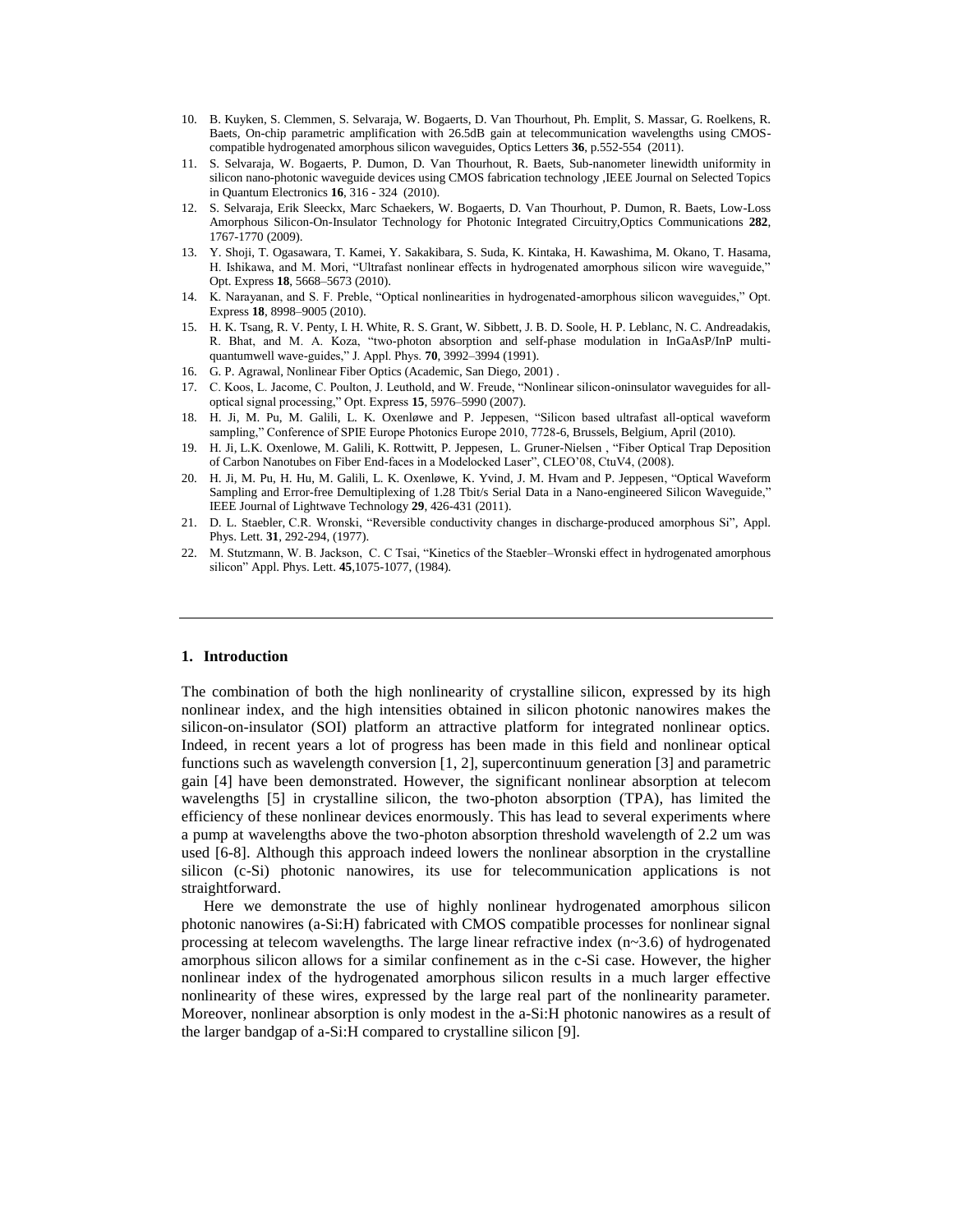By examining the transmission of picosecond pulses through the a-Si:H photonic nanowires, the complex nonlinear parameter was found to be  $\gamma = 770 - j*28 \text{ W}^{-1} \text{m}^{-1}$  at  $\lambda = 1550$ nm, with j the imaginary unit. The free carrier lifetime is found to be  $1.87 \pm 0.1$  ns. In previous work these very favorable parameters where exploited in a pump/probe experiment where a four wave mixing gain of 26.5 dB was demonstrated [10]. Here we demonstrate the use of these photonic nanowires to perform an all-optical signal processing experiment. In this experiment a 320 Gbit/s serial optical data stream is successfully waveform sampled with a fourwave mixing (FWM) conversion efficiency of  $+12$  dB, 19.5 dB better than in previous experiments in c-Si [18]. Hydrogenated amorphous silicon waveguides thus seem a very promising plateform for nonlinear optics at telecommunication wavelengths. However the properties of the a-Si:H waveguides are found to degrade over time. In the final section of the paper we report measurements of this degradation, and show that it can be reversed by annealing the samples at 200°C for 30 minutes. The full realization of the potential of a-Si:H waveguides will require that this stability issue be resolved.

## **2. Linear and nonlinear properties of the a-Si:H photonic nanowires**

The a-Si:H photonic wire waveguides were fabricated in a 200 mm CMOS pilot line at imec, Belgium [11]. First, 220 nm of a-Si:H was deposited using a low temperature Plasma Enhanced Chemical Vapor Deposition process on top of a 1950 nm surface of high-density plasma oxide on a silicon substrate. Waveguides of varying lengths (0.6 to 6 cm) were fabricated using 193 nm optical lithography and dry etching [12]. The photonic nanowires were interfaced to an optical fiber using grating couplers. The cross-section of these waveguides is  $500 \times 220$  nm<sup>2</sup> as can be seen in Fig 1.



Figure 1: Cross-section of the hydrogenated amorphous silicon waveguides used in the experiments

A preliminary report on the linear and nonlinear optical properties of these waveguides was given in [10]. Here we provide a more complete characterization, as well as details of the measurements that give rise to the parameters we reported previously. For an earlier study of the nonlinear optical properties of a-Si:H waveguides we refer to [13, 14].

Using a cutback method the linear loss in the photonic nanowires was determined to be 3.6 dB/cm. Grating coupler structures are used to couple the light in and out of the chip. The incoupling loss at 1550 nm was found to be 7 dB. The group velocity dispersion has been measured to be  $\beta_2 = -2.0 \text{ ps}^2 \text{m}^{-1}$  [10].

The nonlinear parameter of the photonic nanowires was measured by coupling in a picosecond pulse train. First, the time-averaged transmission of this picosecond pulse train (4ps, rep rate 10 MHz, center wavelength 1550 nm, spectral width 0.67 nm) in a sufficiently long (1.1 cm) photonic nanowire was measured as a function of the coupled input pulse peak power. It has been shown that the inverse of this transmission is linear as a function of the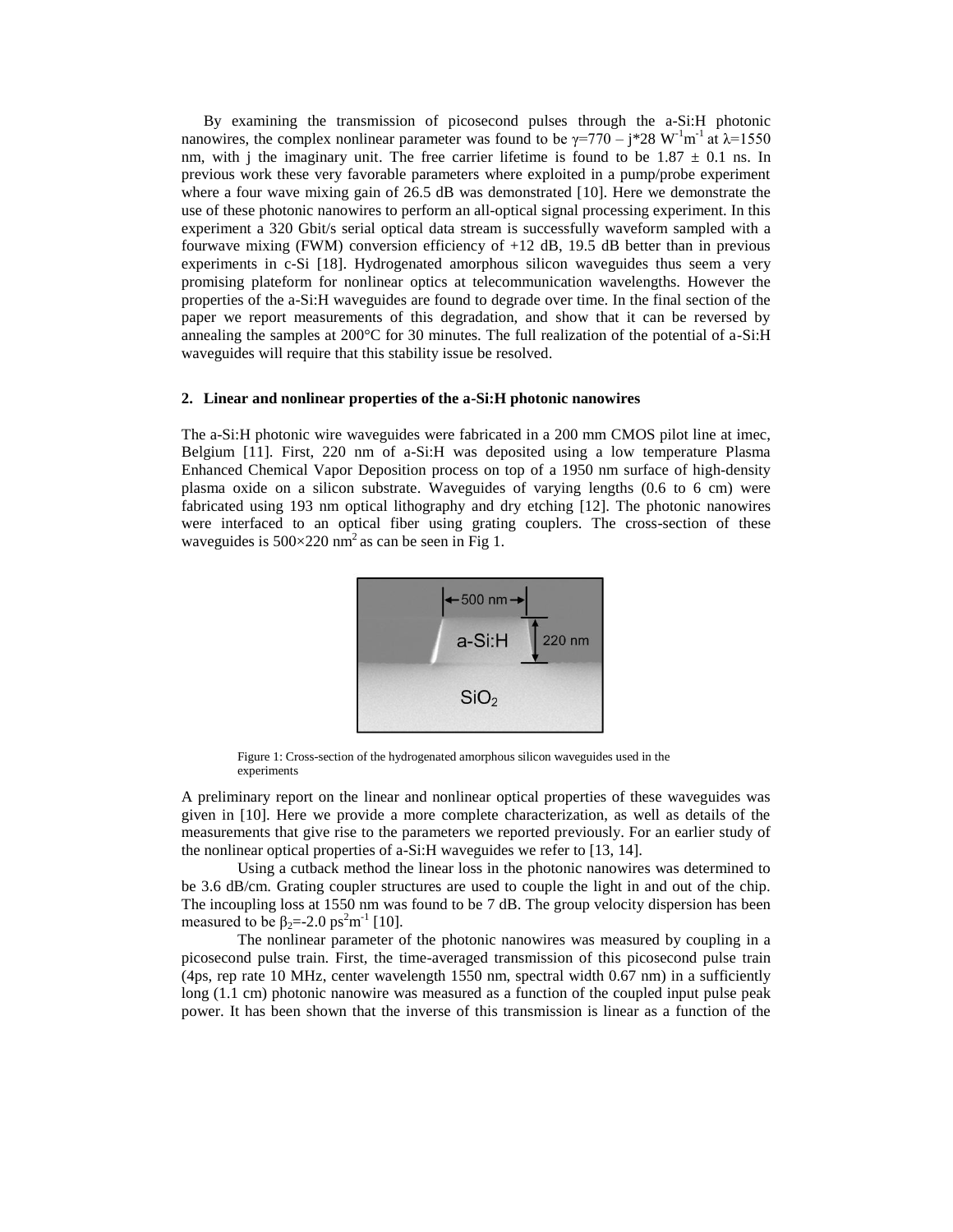power [15] in the low power regime, when the free carrier absorption is negligible. The inverse of the transmission is given by [15]

$$
\frac{1}{T} = \exp(\alpha L) L_{\text{eff}} 2 \operatorname{Im}(\gamma) P + \exp(\alpha L) \tag{1}
$$

Here, Im( $\gamma$ ) is the imaginary part of the nonlinear parameter, *T* is the transmission through the waveguide,  $L_{eff}$  is the effective length of the waveguide given by  $L_{eff} = \frac{1 - \epsilon \Delta p}{\alpha}$  $L_{\text{eff}} = \frac{1 - \exp(-\alpha L)}{L}$ , *L* is the length of the waveguide and  $\alpha$  is the linear absorption coefficient of the waveguide. A linear fit as shown in Fig. 2 reveals a value of -28  $\pm$  3 W<sup>-1</sup>m<sup>-1</sup> for the imaginary part of the nonlinear parameter. This moderate nonlinear absorption can be explained by examining the band gap of the a-Si:H, which was measured, using spectroscopic ellipsometry, to be 1.61 eV. This results in a two-photon absorption threshold wavelength of about 1540 nm.



Figure 2: The reciprocal transmission as a function of the input peak power of the 4 ps pulse train. The linear fit corresponds to a nonlinear absorption coefficient of  $-28 \pm 3$  W<sup>-1</sup>m<sup>-1</sup>.

Next, the free carrier lifetime was extracted in a pump/probe setup. The time dependent absorption of a continuous wave (CW) laser by carriers created by a short probe by TPA is measured. As shown in Fig. 3, a low-power CW laser is combined with a high-power low repetition rate (20MHz) femtosecond laser source. The CW laser is operated at 1530 nm, while the fs laser is operating at 1550 nm such that a bandpass filter at the output only transmits the 1530 nm signal. The absorption of the low power CW signal caused by the carriers generated by the femtosecond source is measured as a function of time using a 40GHz high-speed photodiode connected to an oscilloscope. An exponential fit reveals a free carrier life time of  $1.87 \pm 0.1$  ns as can be seen in Fig. 4.



Figure 3: Experimental setup used to measure the free carrier lifetime in the hydrogenated amorphous silicon photonic nanowires.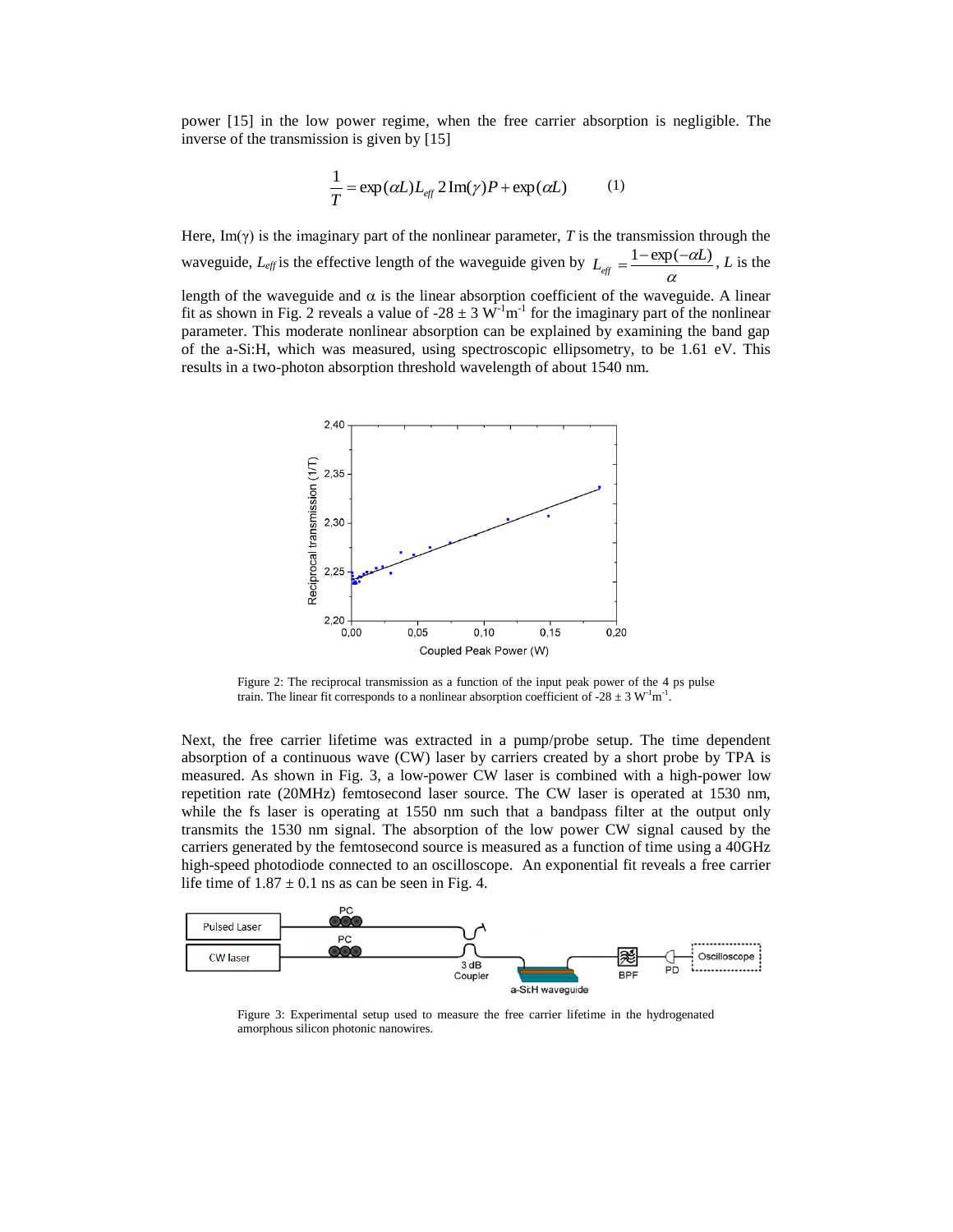

Figure 4: Oscilloscope trace of the pump/probe experiment and fit of the exponential decay of the carrier concentration, resulting in a time constant of  $1.87 \pm 0.1$  ns.

Finally, the real part of the nonlinear parameter was measured by determing the nonlinear phase shift of the 4 ps pulses in the a-Si:H wire waveguides as a function of input power. This nonlinear phase shift was extracted from the signature [16] of the self phase modulation spectra of the pulses after having propagated through a 1.1 cm long photonic wire. These nonlinear phase shifts were compared with simulations obtained by a split step algorithm that models the pulse propagation in a nonlinear semiconductor photonic nanowire while taking into account the different forms of nonlinear absorption that occur in such a photonic nanowire. Agreement between the measured and simulated nonlinear phase shift allows the determination of the real part of the nonlinear parameter. In Fig. 5 the simulated output spectra as well as the measured output spectra are shown for a pulse peak power of 1.4, 2.9, 4.6 and 7.3 W. This method shows that the real part of the nonlinear parameter is 770 $\pm$ 100 W<sup>-</sup>  $\rm{m}^{1}$ . By comparing the real and imaginary part of the nonlinear photonic nanowire a figure of merit (FOM) [17] can be defined as

$$
FOM = -\frac{\text{Re}(\gamma)}{4\pi \text{Im}(\gamma)}\tag{2}
$$

The extracted FOM of 2.2 at  $\lambda$ =1550nm for a-Si:H waveguides is almost four times higher than value obtained in c-Si photonic nanowires [17].



Figure 5: The simulated output spectra of a 4ps FWHM pulse train (right) and measured output spectra (left) for a coupled input peak power of 1.4, 2.9, 4.6 and 7.3W after propagation through a 1.1 cm long a-Si:H photonic nanowire.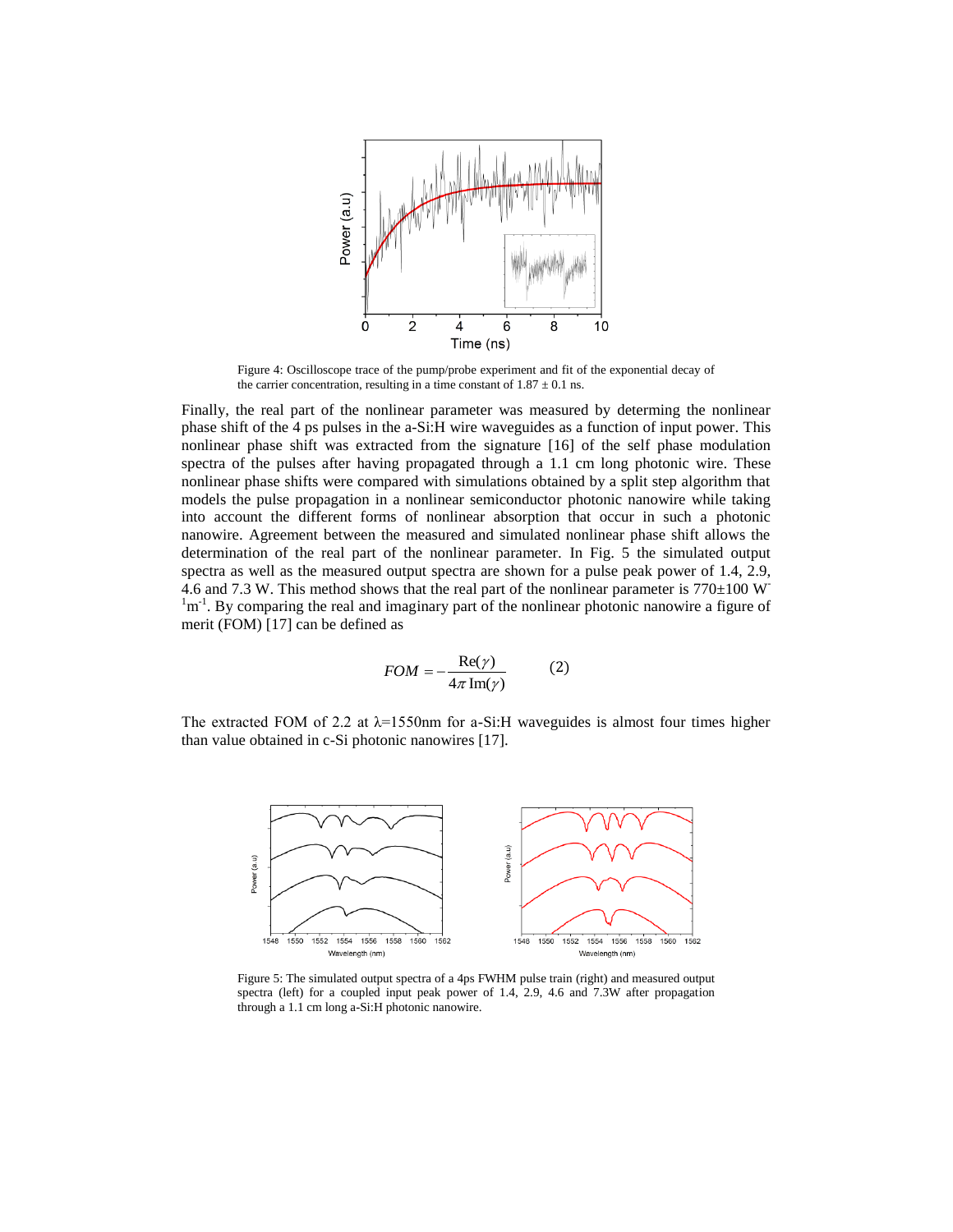## **3. Optical Waveform Sampling of a 320 Gbit/s Serial Data Signal**

To demonstrate the ultrafast large nonlinear response of the a-Si:H photonic nanowires, an optical waveform sampling experiment was performed in a 4 mm long waveguide. The setup of this experiment is shown in Fig. 6.



Figure 6: Experimental setup used in the 320 Gbit/s waveform sampling experiment

A fiber ring mode-locked laser is used as the sampling source, which uses a 30 cm erbiumdoped fiber as gain medium and a carbon nanotubes (CNT) mode-locker [18]. The generated sampling pulses have a repetition rate of 16.3 MHz and a sech pulse shape with a FWHM width of  $\sim$  710 fs, measured using an autocorrelator directly at the laser output. The central wavelength of the pulses lies at 1558 nm and the 3-dB spectral bandwidth is 4 nm. The sampling pulses are broadened to 1.4 ps by adding 10 m single mode fiber (SMF) to avoid broadening by self phase modulation in the a-Si:H photonic nanowires. Using the Optical Time Division Multiplexing (OTDM) technique, a 320 Gbit/s serial data stream signal is generated. An erbium glass oscillator (ERGO) optical pulse source generates a 10 GHz pulse train at 1550 nm with 2 ps FWHM pulses. After amplification in an EDFA, the 10 GHz data pulses are sent into a dispersion-flattened highly nonlinear fiber (DF-HNLF) to broaden the spectrum. Then a 5 nm bandpass filter is used to filter out part of the spectrum. The pulse width of the 10 GHz pulses is compressed to 1 ps in this way. A Mach-Zehnder modulator encodes a 10 Gbit/s on-off keying (OOK) data sequence (PRBS  $2^7$ -1) on the pulse train and the 10 Gbit/s data signal is multiplexed to 320 Gbit/s by a passive fiber delay and polarization maintaining multiplexer (MUX). The 320 Gbit/s OTDM OOK data signal is coupled into the a-Si:H waveguide together with the sampling pulse train. The average data signal power and sampling pulse train power before coupling into the a-Si:H waveguide is 5 dBm and -5 dBm respectively. In the a-Si:H waveguide, FWM will take place when the sampling pulses (pump) overlap with the data pulses (signal) and generate a new FWM product (idler). After the a-Si:H waveguide, the FWM product is selected by L-band filters and directly detected using a high sensitivity photo-detector (with 200 MHz bandwidth). A tunable optical delay is inserted in the cavity of the sampling laser to fine tune the cavity length so that the repetition rate can be adjusted in a small range, this means in turn that the temporal offset, *Δt*, between sampling and signal pulses can be adjusted. This tunable temporal offset provides a simple synchronization scheme by only using the free running sampling pulses itself as a gate trigger for the oscilloscope [19].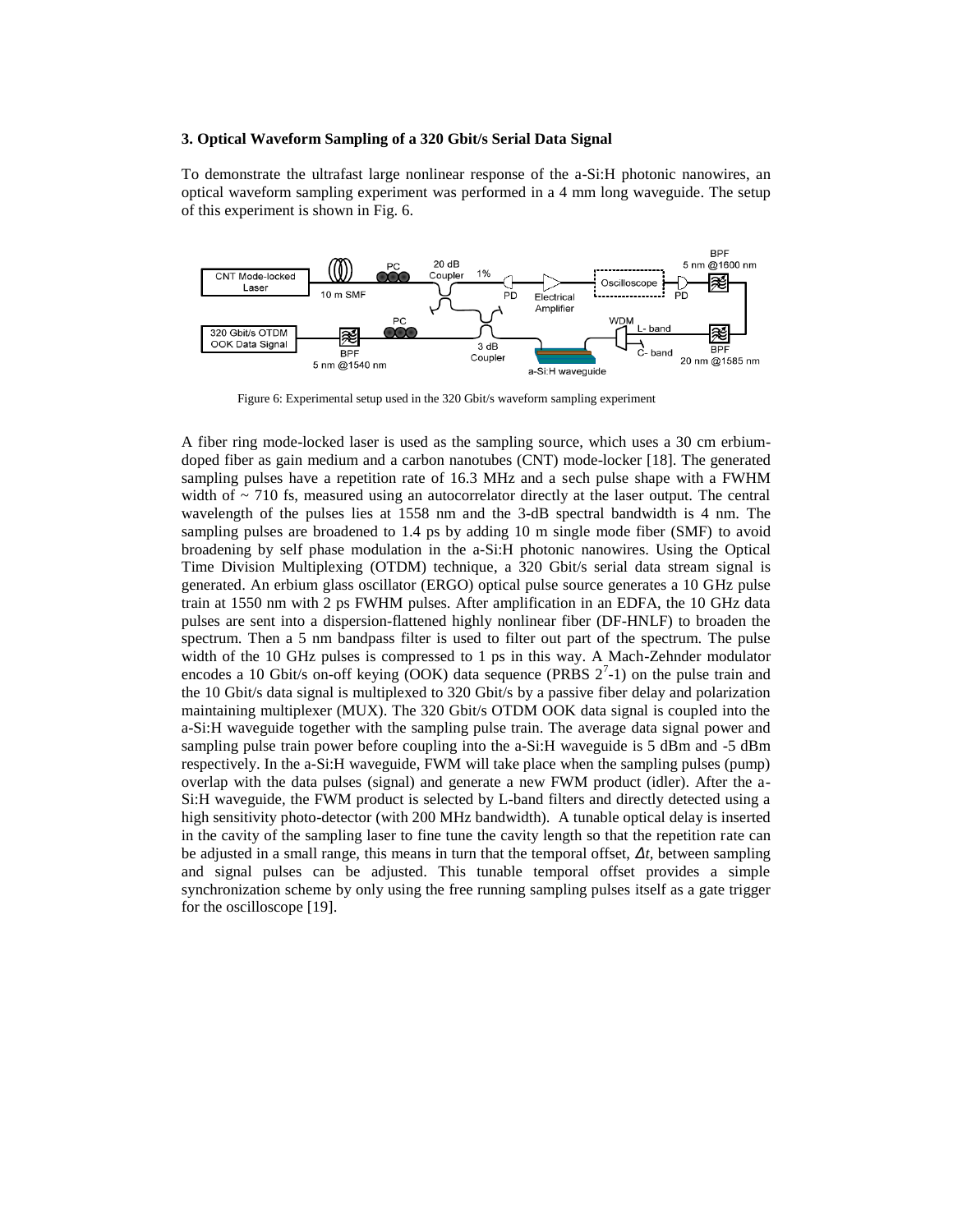

Figure 7: (Left) Sampled eye-diagram of the 320 Gbit/s serial data signal using the a-Si:H based optical sampling system, (Middle) Measured optical spectra before and after the a-Si:H waveguide, (Right) Spectrum of data signal and FWM product at output of waveguide when subtracting the pump.

The measured spectra in the experiment are shown on Fig. 7 (middle). The output spectrum is broadened by SPM in the a-Si:H photonic nanowires. Fig. 7 (Right) shows the spectra of the data signal and FWM product at the output of the waveguide. The output power of the data signal and FWM product are integrated spectrally and measured to be  $P_{data\,\,out}$  = - 14.5 dBm and  $P_{FWM\,\,out}$  = - 44 dBm, respectively. The conversion efficiency, defined as the ratio between the FWM product power just before it is coupled out from the a-Si:H waveguide and the data signal power coupled into the a-Si:H waveguide, can be expressed as

$$
\eta = (P_{FWM\_out} + l_{coupling}) - (P_{data\_out} + l_{coupling} + l) \tag{3}
$$

where *lcoupling* is the coupling loss between fiber and waveguide (expressed in dB), and *l* is the propagation loss of the a-Si:H waveguide (1.5 dB for the 4mm long waveguide). When the duty cycle of the sampling pulse train (-43 dB) is taken into account, the intrinsic conversion efficiency  $\eta$  is found to be +12 dB. This is an improvement of almost 19.5 dB as compared to a similar optical sampling system based on c-Si [20], where the intrinsic conversion efficiency was found to be merely -7.5 dB.

# **4. Material degradation**

The strong nonlinearity in the a-Si:H manifests itself through strong modulation instability [16]. Evidence of modulation instability, the four wave mixing process where white background noise gets amplified, is shown in Fig. 8(a). At the output of the photonic nanowire the spectrum of the pulse train shows sidelobes, resulting from the parametric amplification of the background noise. The pulses used in these experiments were 4-ps FWHM with a coupled peak power of 5.2 W and had a repetition rate of 10 MHz. The experiment shows that the amplification becomes weaker over time resulting in weaker modulation instability side lobes. The observed decrease of the parametric amplification is believed to be the result of material degradation, probably originating from the Staebler-Wronski effect [21], well known in the a-Si solar cell community. Shortly after the first demonstration of thin-film amorphous silicon solar cells it was shown that these cells where not stable and that their efficiency decreases over time [21]. It was found [22] that this results from the degradation of the material, due to a process in which electron-hole pairs created by energetic photons recombine in the material.

When the hydrogenated amorphous silicon photonic nanowires are exposed to telecom wavelengths it is unlikely that a substantial number of electron-hole pairs can be created by single photon absorption. However when high power pulses enter the photonic nanowires free carriers are created due to the presence of two-photon absorption. These free carriers can degrade the material following the Staebler Wronski mechanism.

It was however demonstrated in amorphous silicon solar cells that the material can be restored to its original state by thermally annealing the sample. The same occurs for a-Si:H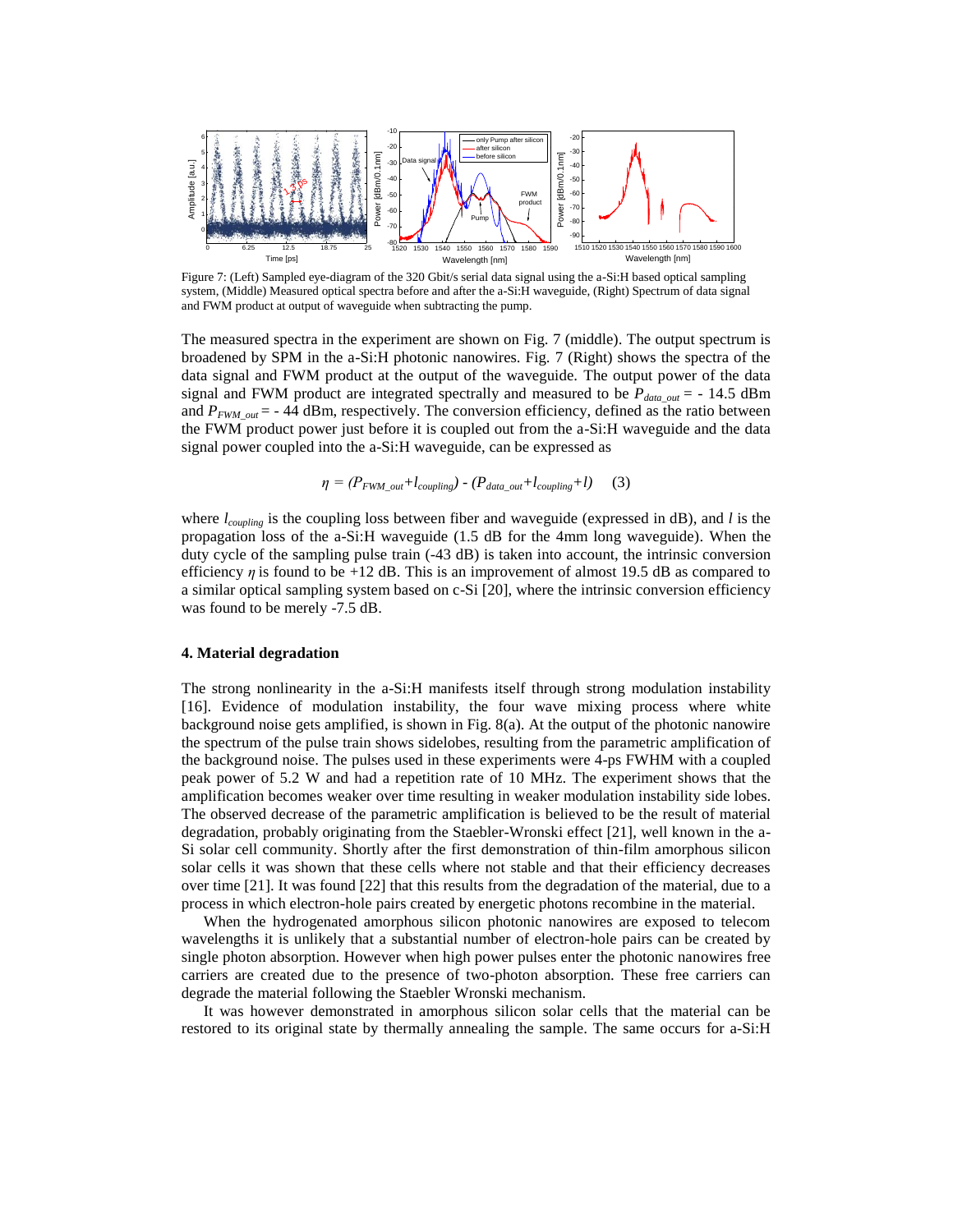photonic chips. Here, the sample was heated at 200 °C for 30 minutes and the effects of the degradation were reversed. Even after four iterations in which the sample is sequentially exposed to the bright pulses (4 ps, 5.2 W coupled peak power, 10 MHz rep rate) for 40 minutes and thermally annealed for half an hour the material was brought again to its original state. This is shown in Fig. 8 (b). In this figure the peak power in the side lobes is plotted versus time. Even after four iterations the curve shows no deviation from the first iteration.

It is also important to note that the nonlinear parameters from the waveguide were extracted after 30 minutes of exposure, when the material is in a quasi steady state.

Given that the bandgap of the a-Si:H layers can be altered by modifying the fabrication process, the two-photon absorption can be lowered by increasing the bandgap in differently processed a-Si:H thin films. This would allow for a stable highly nonlinear platform. Such material optimization is currently being carried out but lies outside the scope of the present paper.



Figure 8: The modulation instability (MI) side lobes decrease over time (left) when the sample is exposed to intense light. The optical pulses in this experiment had their central wavelength at 1550 nm, had a repetition rate of 10 MHz and a FWHM of 4ps. The right figure shows the peak value of the right MI side lobe versus time, after successive thermal annealing steps of the sample at 200°C for 30 minutes.

#### **4. Conclusions**

The linear and nonlinear coefficients from the hydrogenated amorphous silicon photonic nanowires were extracted in this paper. The linear absorption was found to be 3.6 dB/cm while the nonlinear parameter was found to be  $\gamma = 770 - j*28$  W<sup>-1</sup>m<sup>-1</sup> after exposing the waveguides for 30 minutes. This results in a figure of merit larger than 2. The carrier lifetime was estimated to be 1.87  $\pm$  0.1 ns. The potential of the a-Si:H photonic nanowires for alloptical nonlinear processing was demonstrated by a 320 Gbit/s waveform sampling experiment. The intrinsic FWM conversion efficiency in this experiment was +12 dB. This is an improvement of 19.5 dB as compared to similar sampling experiments in c-Si [19]. The degradation of the hydrogenated amorphous silicon layers is discussed. This degradation is presumably caused by a process similar to the Staebler-Wronski effect in amorphous silicon solar cells. As with the Staebler-Wronski effect in amorphous silicon cells, the degradation can be reversed by thermally annealing the sample. This was demonstrated by heating the sample for half an hour at 200  $^{\circ}$ C. Improving the stability, for example by increasing the bandgap, could make the hydrogenated amorphous silicon photonic nanowires the platform for nonlinear integrated optics in the telecommunication wavelength range.

### **Acknowledgements**

B. Kuyken acknowledges the Flemish Research Foundation, Vlaanderen for a doctoral fellowship. This work was partly carried out in the framework of the Methusalem "Smart Photonic Chips," FP7-ERC-INSPECTRA and FP7-ERC-MIRACLE. We acknowledge